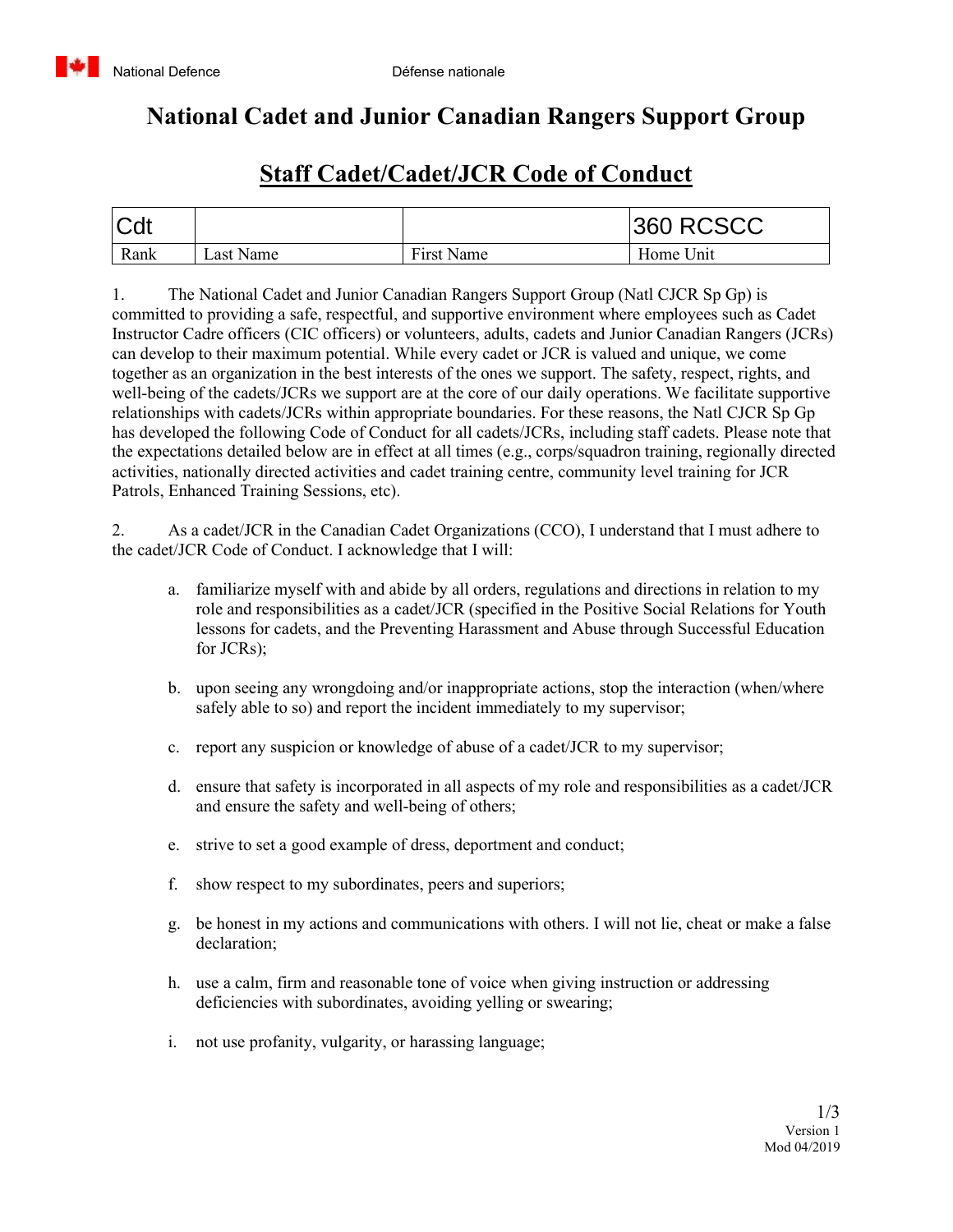

- j. take care of and be responsible for all clothing, materials and equipment that is loaned to me and intervene or report others who are not doing the same;
- k. respect the environment and my surroundings;
- l. not steal, and I will respect the personal property and privacy of others;
- m. not abuse my authority or inflict any physical or emotional abuse, which includes, but is not limited to, striking, humiliating, ridiculing, or making degrading comments;
- n. request the presence of an adult staff member<sup>[1](#page-1-0)</sup> when a circumstance is beyond my authority or ability;
- o. not make any negative or offensive comments, gestures or displays regarding any person's race, national or ethnic origin, colour, religion, age, sex, marital status, family status, disability, sexual orientation, gender identity or expression, or physical characteristics. This includes comments made verbally or in writing, as well as electronic communications and social media;
- p. not exhibit conduct (through oral or written comments, electronic communications, gestures, displays or physical contact) that is of a sexual nature or has sexual connotations;
- q. in order to respect others, maintain appropriate physical boundaries at all times, and I will not touch cadets without their permission except when absolutely necessary in an emergency situation;
- r. not engage in fighting, shouting, bullying, or cyberbullying (email, instant messaging, chatting, social networking, sharing inappropriate photos, inappropriate comments on social media, etc.);
- s. ensure that use of social media sites, even on personal time, does not reflect negatively on the CCO and/or the CAF and that online communications (email, instant messaging, chatting, social networking, social media, etc.) will follow the principles of respect, responsibility and consideration of others;
- t. not disclose any personal information related to any other person by any means, which includes verbally or in writing as well as via electronic communications (email, instant messaging, chatting, social networking, social media, etc.); except when it could affect the health and well-being of the person or the corps/squadron;
- u. not purchase, possess or consume alcohol at any time;
- v. not use, distribute or possess illegal drugs or non-prescription drugs that would alter my behaviour. I will also not share my personal prescription drugs with anyone else;
- w. not use, purchase, have in my possession or sell tobacco, cannabis products or e-cigarettes products;

<span id="page-1-0"></span> $<sup>1</sup>$  In the context of this code of conduct, the term "adult staff member" is inclusive all adult personnel involved with</sup> Cadets/JCRs, whether they are paid or not.